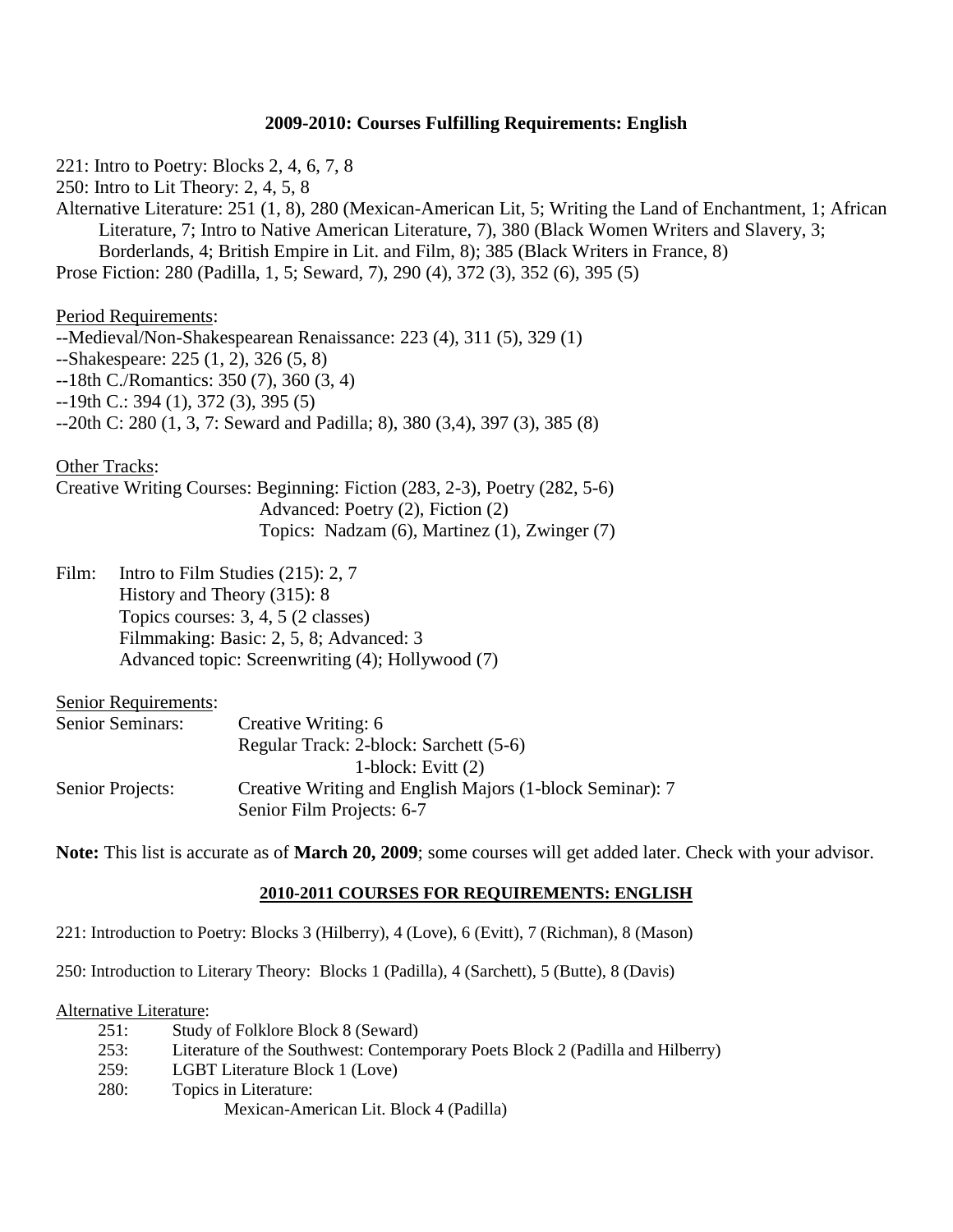|      | Native American Lit. Block 8 (Padilla)                    |
|------|-----------------------------------------------------------|
| 380: | Advanced Topics in Literary and Cultural Studies          |
|      | Borderlands Theory, Song and Literature Block 7 (Padilla) |
| 381: | Major Authors: Zora Neale Hurston Block 7 (Seward)        |

### Prose Fiction:

- 211: Introduction to Fiction Block 4 (Butte)
- 280: Topics in Literature: Detective Fiction Block 4 (Sarchett)
- 290: Birth of the American Novel Block 5 (Tynan)
- 372: 19 c. British Novel Block 1 (Butte)
- 381: Major Authors
	- Wharton and James Block 7 (Garcia)
	- Zora Neale Hurston Block 7 (Seward)
- 386: Ulysses Block 4 (Mason and Simons)
- 395: American Realism, Block 8 (Garcia)

### Period Requirements:

- Medieval/Non-Shakespearean Renaissance
	- 280: Topics in Literature: Medieval and Renaissance Theatre Block 8 (Evitt and Lindblade)
	- 312: The Other Chaucer Block 4 (Evitt)
	- 320: Renaissance Drama: Staging Shakespeare and His Contemporaries (1 week in Virginia) Block 6 (Love)

### Shakespeare:

- 225: Introduction to Shakespeare Blocks 1 (Hayward), 5 (Love), 7 (Hilberry)
- 326: Topics in Shakespeare:
	- Shakespeare's Histories Block 2 (Love) Topics in Shakespeare: Shakespeare and Ovid (In Chicago) Block 7 (Hughes)

## $18<sup>th</sup>$  c./Romantics:

- 350: Issues in  $18<sup>th</sup>$  c. Literature Block 5 (Richman)
- 360: Romanticism and Nature Block 3 (Richman)

## $19^{th}$  c.

- 290: Birth of the American Novel, Block 5 (Tynan)
- 372:  $19^{th}$  c. British Novel Block 1 (Butte)
- 381: Major Authors: Wharton and James Block 7 (Garcia)
- 394: American Dream/American Nightmare Block 7 (Tynan)
- 395: American Realism, Block 8 (Garcia)

 $20^{th}$  c.

280: Topics in Literature:

- History of Modern Theatre Block 2 (Lindblade)
- Mexican-American Literature Block 4 (Padilla)
- Introduction to Native American Literature Block 8 (Padilla)
- 253: Literature of the Southwest: Contemporary Poets Block 2 (Hilberry and Padilla)
- 380: Borderlands, Theory, Song, and Literature Block 7 (Padilla)
- 381: Major Authors: Seamus Heaney Block 2 (Michael Moses)
- 391: Major Authors: Zora Neale Hurston Block 7 (Seward)
- 386: Ulysses Block 4 (Mason and Simons)
- 397: American Literature 1914-1950 Block 7 (Tynan)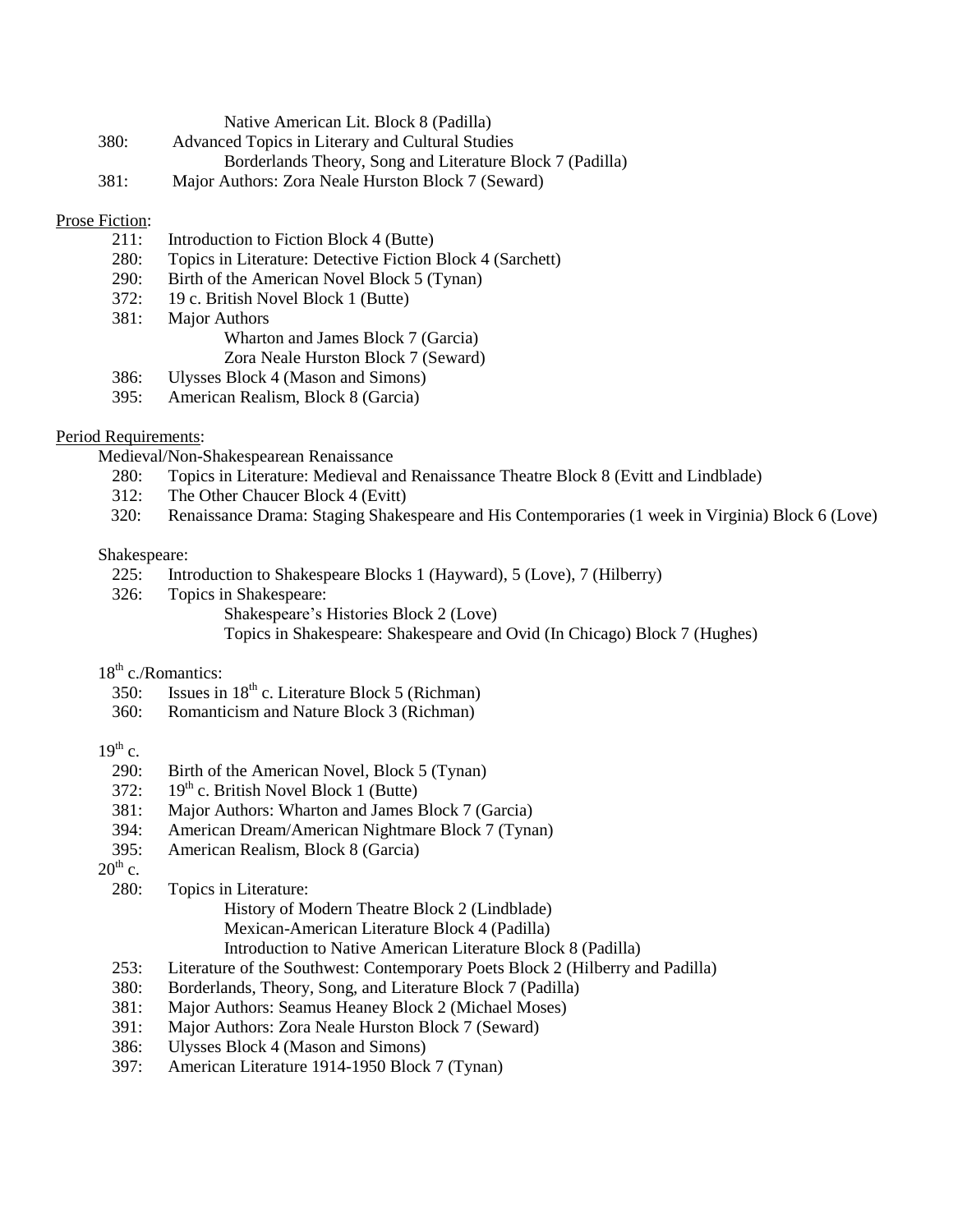### Other Tracks:

- Creative Writing:
	- 282: Beginning Poetry Writing Blocks 5 & 6 (Hilberry)
	- 283: Beginning Fiction Writing Blocks 2 & 3 (Hayward)
	- 308: Advanced Poetry Workshop Block 2 (Eamon Grennan)
	- 309: Advanced Fiction Workshop Block 2 (Sarah Willis)

## Film:

- 205: American Crime Movies: 1965-Present (Simons) Politics and Film (Simons and Fuller)
- 212: Basic Filmmaking Blocks 2, 5 and 8
- 215: Introduction to Film Block 4 (O'Riley) and Block 7 (Sarchett)
- 220: Blacks and Cinema Block 6 (Seward)
- 312: Advanced Filmmaking Block 3
- 315: Film History and Theory Block 8 (Butte)

# Senior Requirements

Senior Seminars

- 480: Block 2 (Butte)
	- Blocks 5 & 6 (Simons)
- 481: Poetry Block 6 (Mason)
- 481: Fiction Block 6 (Hayward)
- 499: Regular track Senior Project Blocks (Faculty)

Senior Projects:

- 485: Poetry and Fiction Block 7 (Mason or Hayward)
- 486: Film Blocks 6 & 7

# **2011-2012 COURSES FOR REQUIREMENTS: ENGLISH**

221: Introduction to Poetry: Blocks 3 (Jim Moore), 4 (TBD), 5 (Hilberry), 7 (Richman), 8 (Mason)

250: Introduction to Literary Theory: Blocks 3 (Garcia), 4 (Sarchett), 7 (Butte), 8 (Scheiner)

### Alternative Literature:

| 259: | <b>LGBT</b> Literature Block 2 (Love)                                                           |
|------|-------------------------------------------------------------------------------------------------|
| 280: | Topics in Literature:                                                                           |
|      | $20th$ C. Women Novelists Block 1 (Garcia)                                                      |
|      | The Othellos Block 1 (Seward)                                                                   |
|      | U.S. Literatures of Resistance, Collusion and Struggle Block 2 (Cucher)                         |
|      | Gender Trouble on the Acropolis Block 2 IN GREECE (Hughes)                                      |
|      | Introduction to Chicana/o Literature and Culture Block 4 (Cucher)                               |
|      | Women, Literature and Murder Block 4 (Hughes and Seward)                                        |
| 360: | Issues in Romanticism: Gender and the Gothic Block 5 (Richman)                                  |
| 380: | Advanced Topics in Literary and Cultural Studies:                                               |
|      | Travelers, Kings and Men of God: Literary Encounters between India and the West Block 2 (Clare) |
| 381: | Major Authors:                                                                                  |
|      | Zora Neale Hurston Block 8 (Seward)                                                             |
|      | Edgar Allan Poe: Race, Perversity and Freedom Block 3 (Cucher)                                  |
|      |                                                                                                 |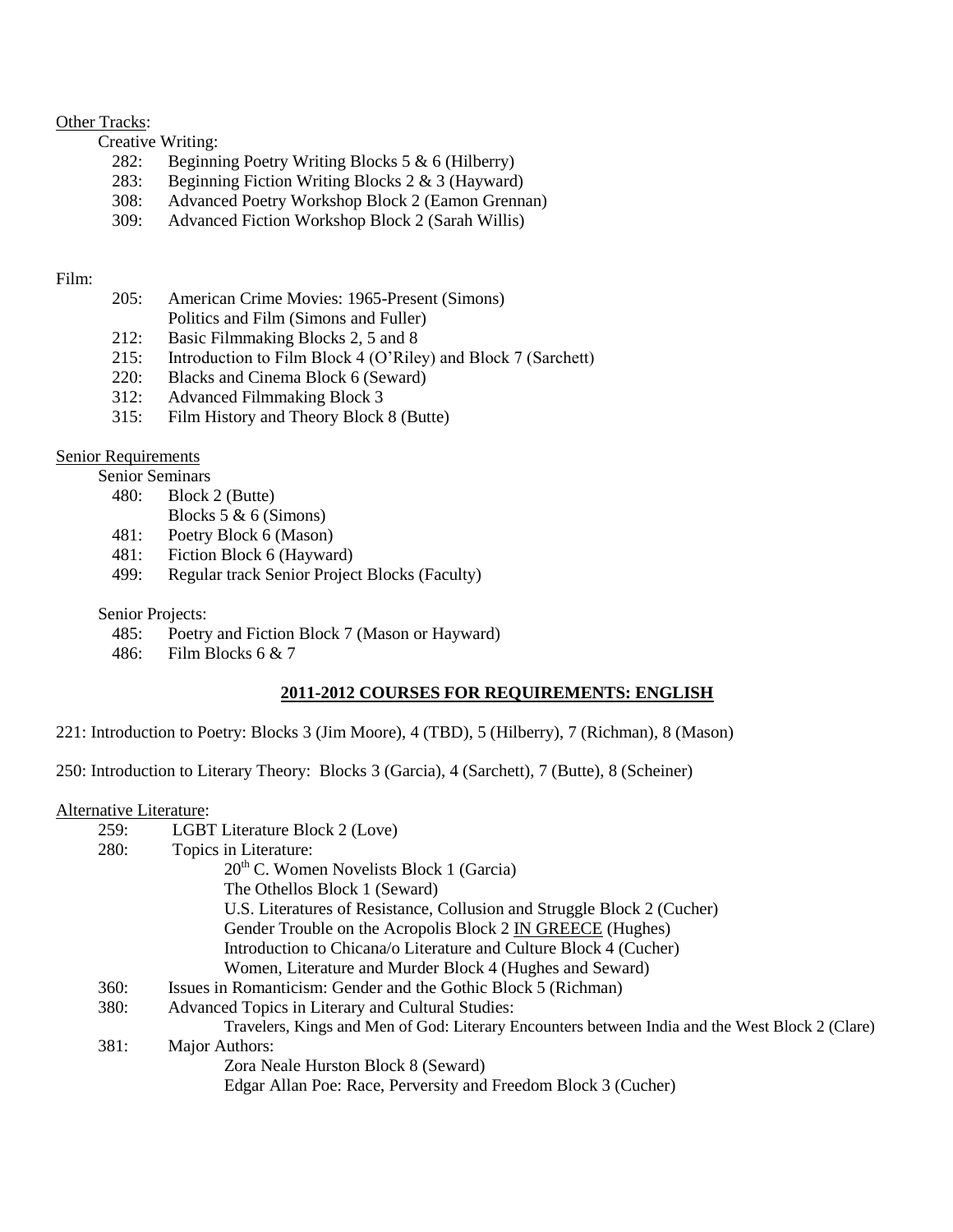### Prose Fiction:

- $\overline{275}$ : Graphic Novel  $20^{th}$  c. Block 2 (Richman)
- 280:  $20^{th}$  c. Women Novelists Block 1 (Garcia)
- 290: Birth of the American Novel Block 2 (Tynan)
- 352:  $18^{th}$  c. British Novel Block 4(Richman)
- 372:  $19<sup>th</sup>$  c. British Novel Block 6 (Butte)
- 381: Major Authors:

# Faulkner Block 1 IN MISSISSIPPI (Sarchett)

Zora Neale Hurston Block 8 (Seward)

395: American Realism, Block 8 (Garcia)

### Period Requirements:

Medieval/Non-Shakespearean Renaissance

- 310: Dante and Michelangelo Block 6 IN ITALY (Evitt and Tucker)
- 311: Chaucer Block 5 (Evitt)
- 329: Paradise Lost Block 1 (Love)

### Shakespeare:

- 225: Introduction to Shakespeare Blocks 3 (Evitt), 4 (Hilberry), 6 (Love), 7 (Carlstrom)
- 280: The Othellos Block 1 (Seward)
- 326: Topics in Shakespeare:
	- Shakespeare's Tragedies on Film Block 5 (Love and Simons)

## 18<sup>th</sup> c./Romantics:

- 280: Byron Half-block (Richman)
- 352:  $18<sup>th</sup>$  c. British Novel Block 4 (Richman)
- 360: Issues in Romanticism: Gender and the Gothic Block 5 (Richman)
- 380: The Romantic Vision Block 3 (Davis)

### $19^{th}$  c.

- 290: Birth of the American Novel, Block 2 (Tynan)
- 372:  $19^{th}$  c. British Novel Block 6 (Butte)
- 381: Edgar Allan Poe: Race, Perversity and Freedom Block 3 (Cucher)
- 394: American Dream/American Nightmare Block 1 (Tynan)
- 395: American Realism, Block 8 (Garcia)

## $20^{th}$  c.

- 205: Modern Theatre 1880-1930 Block 8 (Lindblade)
- 275: Graphic Novel  $20^{th}$  c. Block 2 (Richman)
- 280: Topics in Literature:

 $20<sup>th</sup>$  c. Women Novelists Block 1 (Garcia)

Introduction to Chicana/o Literature and Culture Block 4 (Cucher)

- 381: Major Authors Faulkner Block 1 IN MISSISSIPPI (Sarchett) Zora Neale Hurston Block 8 (Seward)
- 395: American Realism Block 8 (Garcia)
- 397: Modern American Literature Block 4 (Tynan)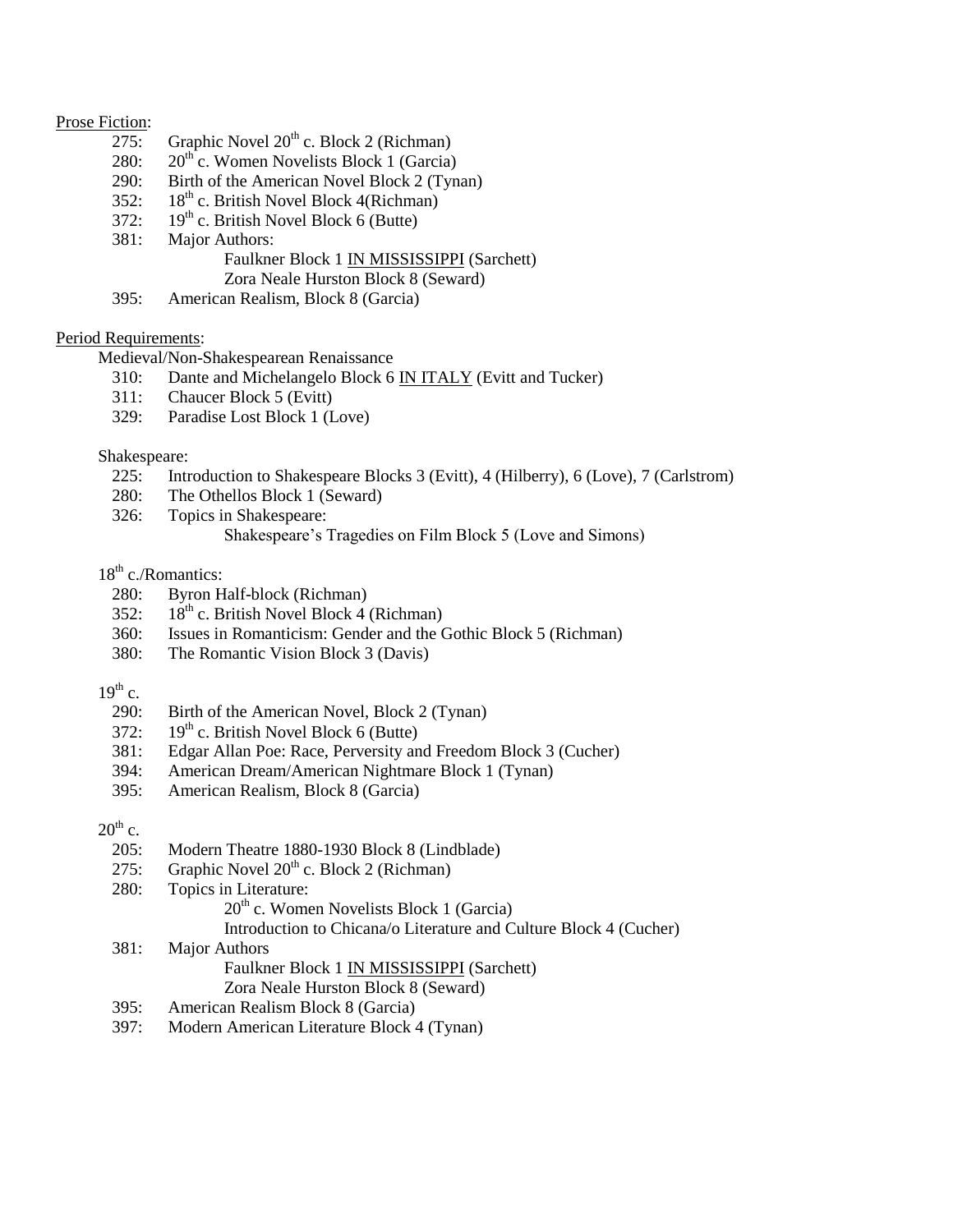### **Other Tracks:**

Creative Writing:

- 282: Beginning Poetry Writing Blocks 6 & 7 (Mason)
- 283: Beginning Fiction Writing Blocks 2 & 3 (Hayward)
- 288: Topics in Creative Writing Block 5 (Hirsch)
- 308: Advanced Poetry Workshop Block 2 (Jim Moore)
- 309: Advanced Fiction Workshop Block 2 (Nino Ricci)

### Film:

- 205: Topics in Film: Jean-Luc Godard Block 1 (Lee) Africans and the Cinema Block 2 (Seward) The Western Block 3 (Simons) Great American Film Comedies Half-block (Butte) Experimental and Expanded Cinema Block 7 (Platt) Latin American Cinema Block 8 (Marinescu)
- 212: Basic Filmmaking Blocks 2, 4 and 5 (TBD)
- 215: Introduction to Film Block 3 (Sarchett) and Block 5 (Miller)
- 220: Blacks and Cinema Block 6 (Seward)
- 232: Hitchcock Block 1 (Butte)
- 284: Screenwriting Block 4 (Nelson)
- 312: Advanced Filmmaking Block 3 (TBD)
- 315: Film History and Theory Block 8 (Simons)
- 318: On Location in Hollywood Block 7 (Haskell and Nelson)

### Senior Requirements

Senior Seminars

- 480: Block 2 (Butte)
	- Blocks 5 & 6 (Garcia)
- 481: Poetry Block 6 (Hilberry)
- 481: Fiction Block 6 (TBD)
- 499: Regular track Senior Project Blocks (Faculty)

Senior Projects:

- 485: Poetry and Fiction Block 7 (Hilberry or TBD)
- 486: Film Blocks 6 & 7

### **2012-2013 COURSES FOR REQUIREMENTS: ENGLISH**

221: Introduction to Poetry: Blocks 2 (Mason), 3 (TBD) 4 (Evitt), 5 (Love), 6 (Moore)

250: Introduction to Literary Theory: Blocks 1 (Garcia), 4 (Sarchett), 7 (Butte), 8 (Davis)

#### Alternative Literature:

| <b>280:</b> | Topics in Literature:                                                       |
|-------------|-----------------------------------------------------------------------------|
|             | Introduction to Native American Literature Blocks 3, 8 (Padilla)            |
|             | Blues Poetics Block 4 (Owens)                                               |
|             | 19 <sup>th</sup> C. American Women Writers Block 6 (Tynan)                  |
| 350:        | Seduction and Satire in $18th$ c. Women's Prose Fiction Block 7 (Golightly) |
| <b>370:</b> | Empire and its Discontents Block 3 (Singh)                                  |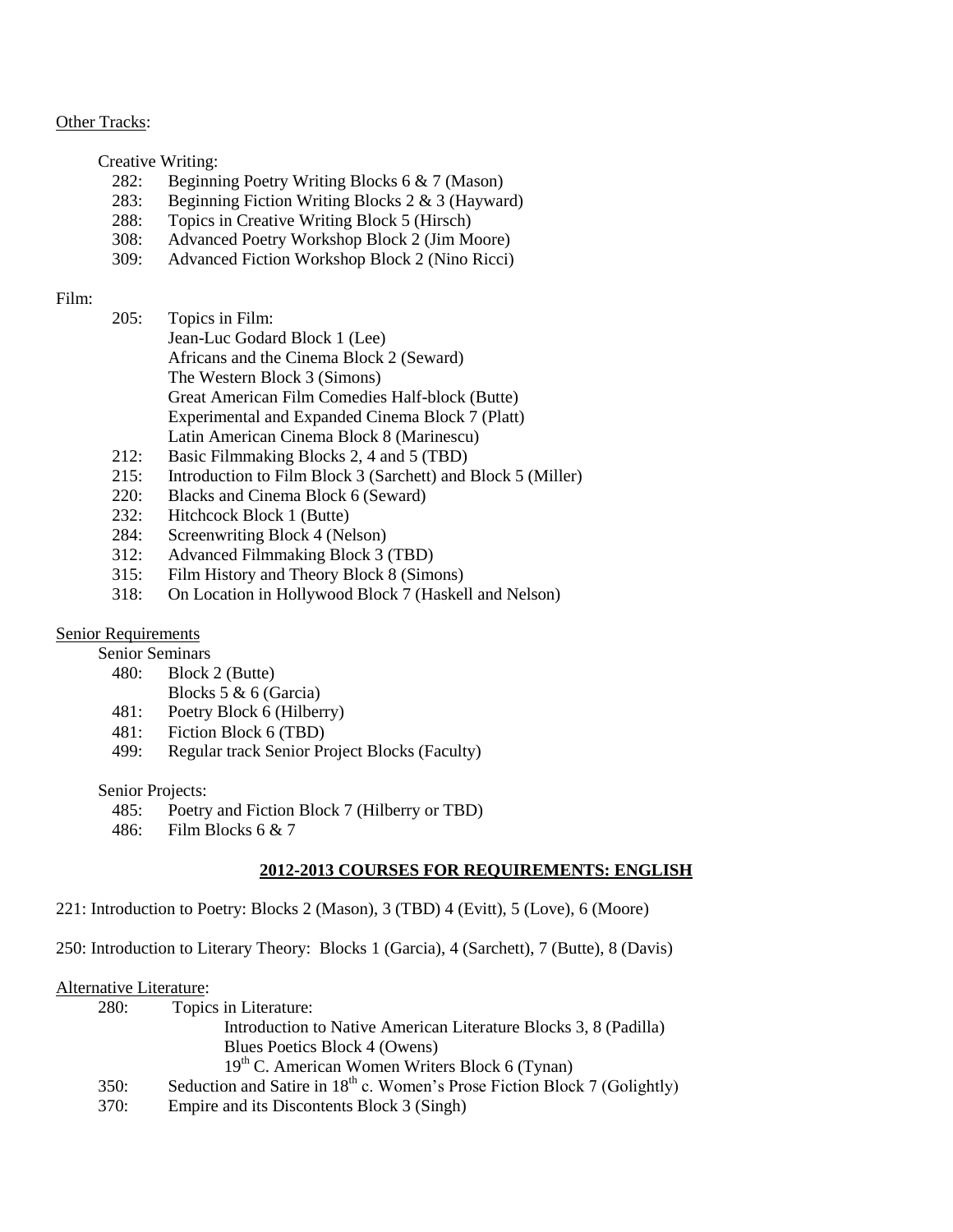- 380: Advanced Topics in Literary and Cultural Studies: Travelers, Kings, and Men of God Block 1 (Clare) Borderlands: Theory, Song, and Literature Block 5 (Padilla) African American Literature and the Postmodern City Block 7 (Owens)
- 381: Major Authors: Virginia Woolf Block 4 (Garcia)
- 385: Black Writers in Paris Block 2 (Garcia)

### Prose Fiction:

- 350: Seduction and Satire in  $18<sup>th</sup>$  c. Women's Prose Fiction Block 7 (Golightly)
- 372:  $19^{th}$  c. British Novel Block 5 (Butte)
- 381: Major Authors: Virginia Woolf Block 4 (Garcia)
- 386: *Ulysses* Block 4 (Mason and Simons)
- 394: American Dream/American Nightmare Block 1 (Tynan)
- 395: American Realism Block 4 (Tynan)

### Period Requirement **(only one 200-level course can be used to fulfill period requirements)**:

Medieval/Non-Shakespearean Renaissance

- 223: The Bible as Literature Block 6 (Hughes)
- 311: *Canterbury Tales*: Chaucer and London Block 8 (Evitt)
- 328: Renaissance Drama Block 1 (Love)

#### Shakespeare:

- 225: Introduction to Shakespeare Blocks 2 (Love), 4 (Hilberry WI), 7 (TBD)
- 326: Topics in Shakespeare: Shakespeare and New Comedy Block 3 (Hughes) Shakespeare's Histories Block 6 (Love)

# 18<sup>th</sup> c./Romantics:

- 280: Topics in Literature: Romantics in Greece Block 3 (Davis and Hughes taught in Greece)
- 350: Seduction and Satire in  $18<sup>th</sup>$  c. Women's Prose Fiction Block 7 (Golightly)
- 365: Romantic Poetry Block 1 (Richman)
- 380: Advanced Topics in Literature: Transatlantic Literature Block 3 (Richman)

## $19^{th}$  c.

- 280: Topics in Literature:  $19<sup>th</sup>$  c. American Women Writers Block 6 (Tynan)
- 370: Empire and its Discontents Block 3 (Singh)
- 372:  $19^{th}$  c. British Novel Block 5 (Butte)
- 394: American Dream/American Nightmare Block 1 (Tynan)
- 395: American Realism, Block 4 (Tynan)

## $20^{th}$  c.

| 280:          | Topics in Literature:                                                                                          |
|---------------|----------------------------------------------------------------------------------------------------------------|
|               | Introduction to Native American Literature Blocks 3, 8 (Padilla)                                               |
|               | Blues Poetics Block 4 (Owens)                                                                                  |
| 380:          | Advanced Topics in Literature:                                                                                 |
|               | Borderland: Theory, Song, and Literature Block 5 (Padilla)                                                     |
|               | African American Literature and the Postmodern City Block 7 (Owens)                                            |
| 381:          | Major Authors: Virginia Woolf Block 4 (Garcia)                                                                 |
| 385:          | Black Writers in Paris Block 2 (Garcia – taught in France)                                                     |
| $\sim$ $\sim$ | 777 – 1944 – 1956 – 1956 – 1956 – 1956 – 1956 – 1956 – 1956 – 1956 – 1956 – 1956 – 1956 – 1956 – 1956 – 1956 – |

- 386: *Ulysses* Block 4 (Mason and Simons)
- 397: Modern American Literature Block 2 (Tynan)